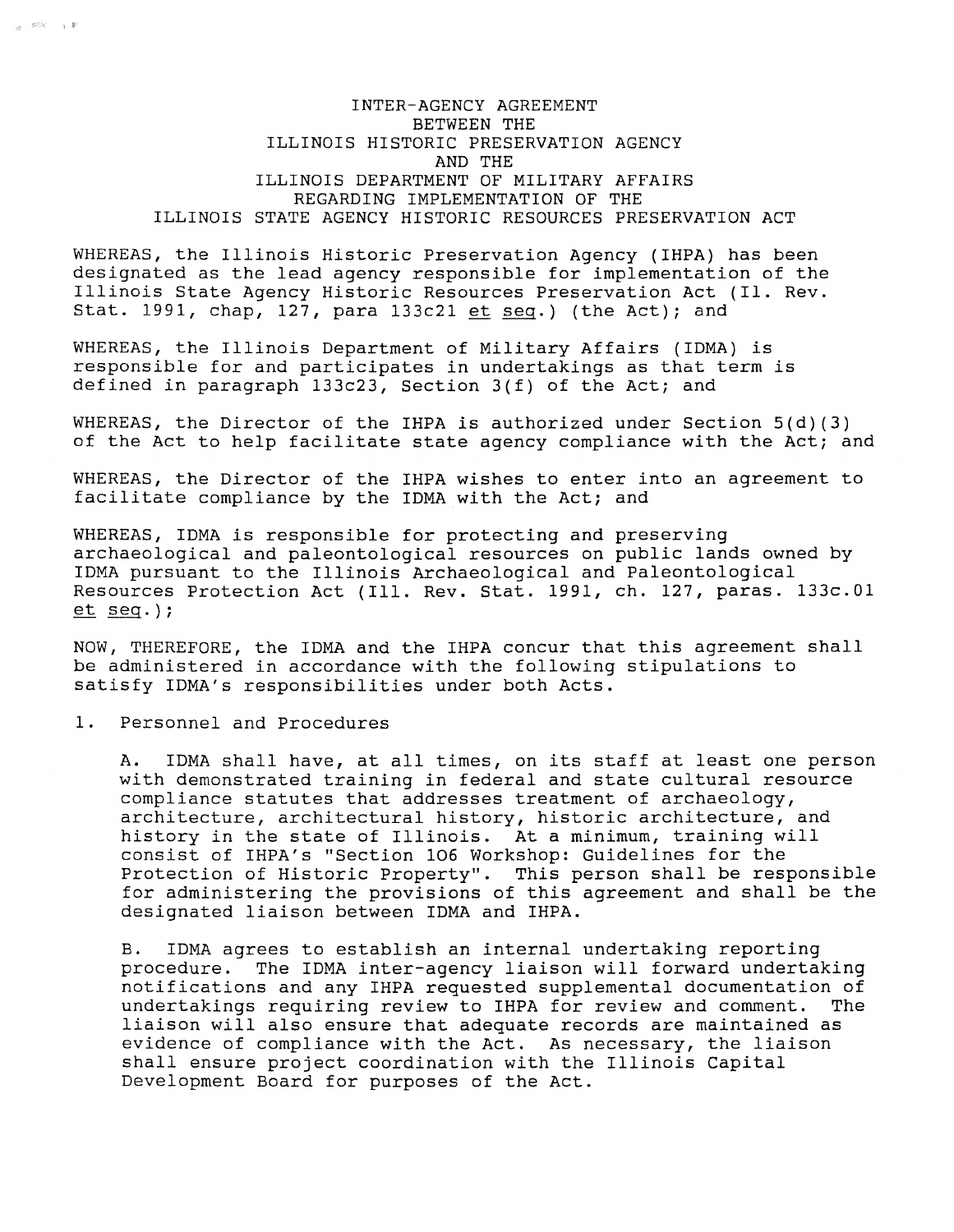## 2. Identification and Evaluation

A. IDMA will assist IHPA in identification of buildings, structures, and sites owned, operated, or administered by IDMA which are listed on or are potentially eligible for listing on the National Register of Historic Places (NRHP), by providing photographs, construction dates, and other appropriate information for building, structures, and sites owned, operated, or administered by IDMA.

B. IHPA will evaluate the information provided and identify the buildings, structures, and sites that meet the criteria of the Department of the Interior Regulations 36 CFR Part 60 (National Register of Historic Places), as referenced in the Act.

C. Information on site location and evaluation exchanged between IHPA and IDMA will be kept confidential, and will only be used for planning and compliance purposes outlined in this Agreement as appropriate, and as decided through mutual consent by IHPA and IDMA.

3. Archaeology

 $\hat{\tau}_{\rm g} = g \hat{m}_{\rm s}^{\rm s}$  (  $\hat{\tau}$  ) if

A. If, during any phase of planning, archaeological investigations, or consultation (which includes discussion of alternatives to the proposed undertaking), it is determined that the proposed undertaking will adversely impact archaeological resources, IDMA reserves the right to discontinue the undertaking. IDMA will notify IHPA of this decision in writing.

B. IDMA reserves the right to cease undertakings at any time.

C. IDMA shall ensure that archaeological investigations and coordination of undertakings required pursuant to the Acts are conducted following the procedures stated below:

i. As early as possible in the planning process, IDMA shall provide the Archaeology Section of IHPA with undertaking<br>narrative, and location and area-of-impact maps. IHPA will narrative, and location and area-of-impact maps. review the documents and will determine the need for a Phase I archaeological reconnaissance survey, except for those procedures and undertakings outlined in Section 5 of this Agreement.

ii. IDMA shall ensure that all phases of archaeological reconnaissance survey required by the IHPA pursuant to undertaking review are implemented. This survey shall be conducted in consultation with IHPA and take into account the IHPA Guidelines for Archaeological Reconnaissance Surveys/Reports. A report of the survey findings shall be submitted to IHPA for review and approval.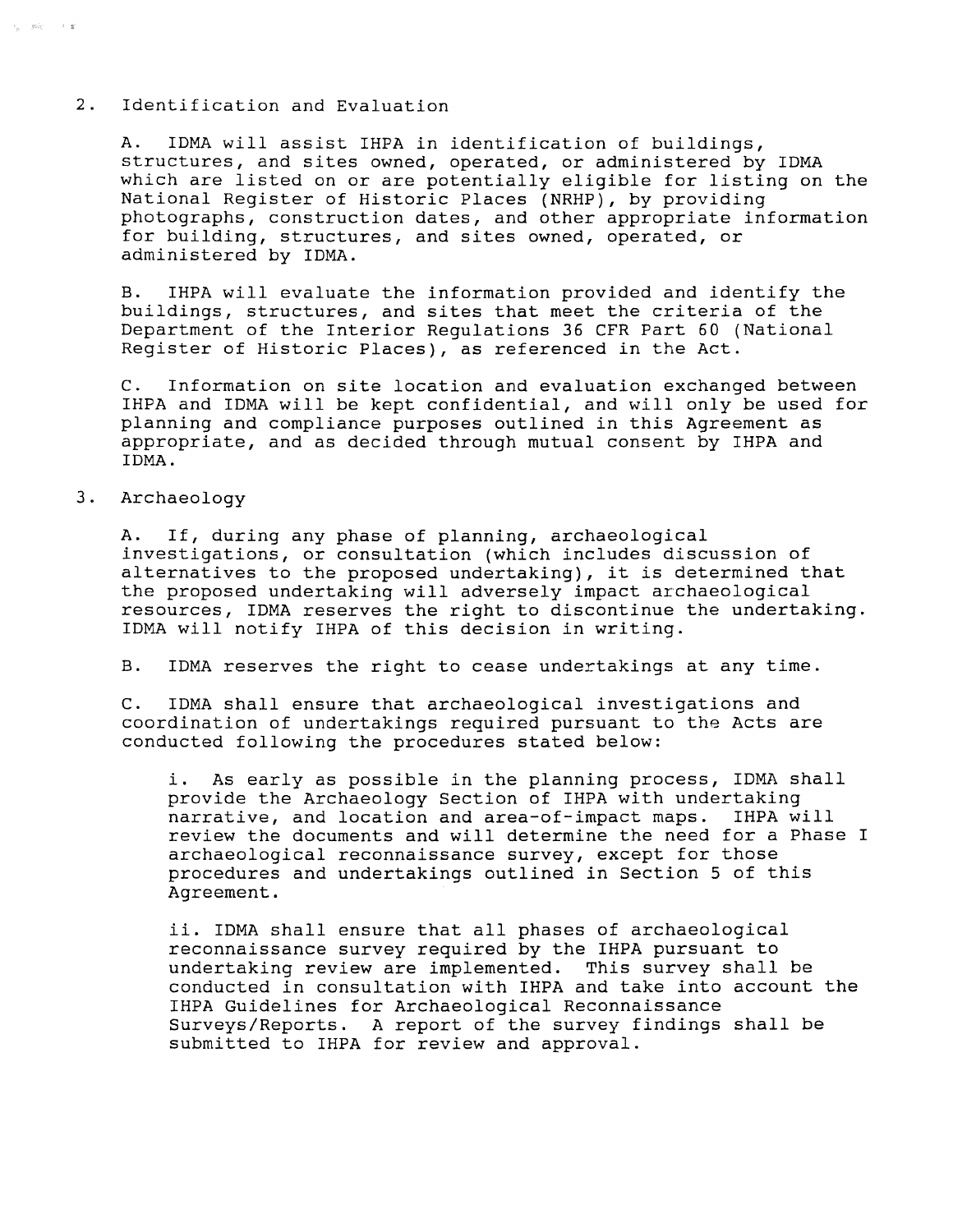iii. If, after consultation, IDMA and IHPA determine that no archaeological resources are present in the project area, or that the undertaking will not affect identified archaeological<br>resources, no further work is required. IHPA will provide resources, no further work is required. written notification of their determination to IDMA.

 $\chi_{\rm{g}} = -2.65\,\rm{g}$  ,  $\chi_{\rm{g}} = 1.5\,\rm{g}$ 

iv. If, after consultation, IDMA and IHPA determine that the undertaking may negatively impact identified archaeological resources, the following procedures will be implemented:

a. A Phase II archaeological investigation will be necessary to evaluate the significance of the archaeological resource. IHPA will assist in preparing a scope-of-work statement for such testing and recommend to IDMA qualified archaeological contractors to perform the IDMA will ensure that Phase II investigations have been conducted prior to the 50% project review and the results submitted to IHPA for review and approval prior to the continuation of project planning. Phase II investigations will be monitored by IHPA for conformance with archaeological standards outlined in Section 3.B.ii of this agreement. Results of Phase II investigations must include a recommendation for the eligibility for listing on the NRHP for each archaeological site tested. IHPA will comment on the results of Phase II testing and provide their comments to IDMA in writing within 30 days of receiving the Phase II results.

b. If, after consultation, IHPA and IDMA determine that the archaeological sites are not eligible for listing on the NRHP, no further archaeological work will be required. IHPA will notify IDMA in writing of their determination.

c. If, after consultation, IHPA and IDMA determine that sites eligible for listing on the NRHP occur in the project area and will be adversely affected by the undertaking, IHPA and IDMA will consult to determine appropriate action to mitigate the impact to the archaeological site(s). Mitigation shall include, but will not be limited to, data recovery for archaeological materials and/or preservation in place in a protected environment. Should data recovery be pursued, IHPA will assist in preparing a scope-of-work statement for Phase III investigations and recommend to IDMA qualified archaeological contractors to perform the work. IDMA shall ensure that Phase III investigations are conducted at all archaeological sites determined by the IHPA to be eligible for listing in the NRHP. Phase III investigations will be monitored by IHPA for conformance with archaeological standards outlined in Section 3.B.ii. of this agreement.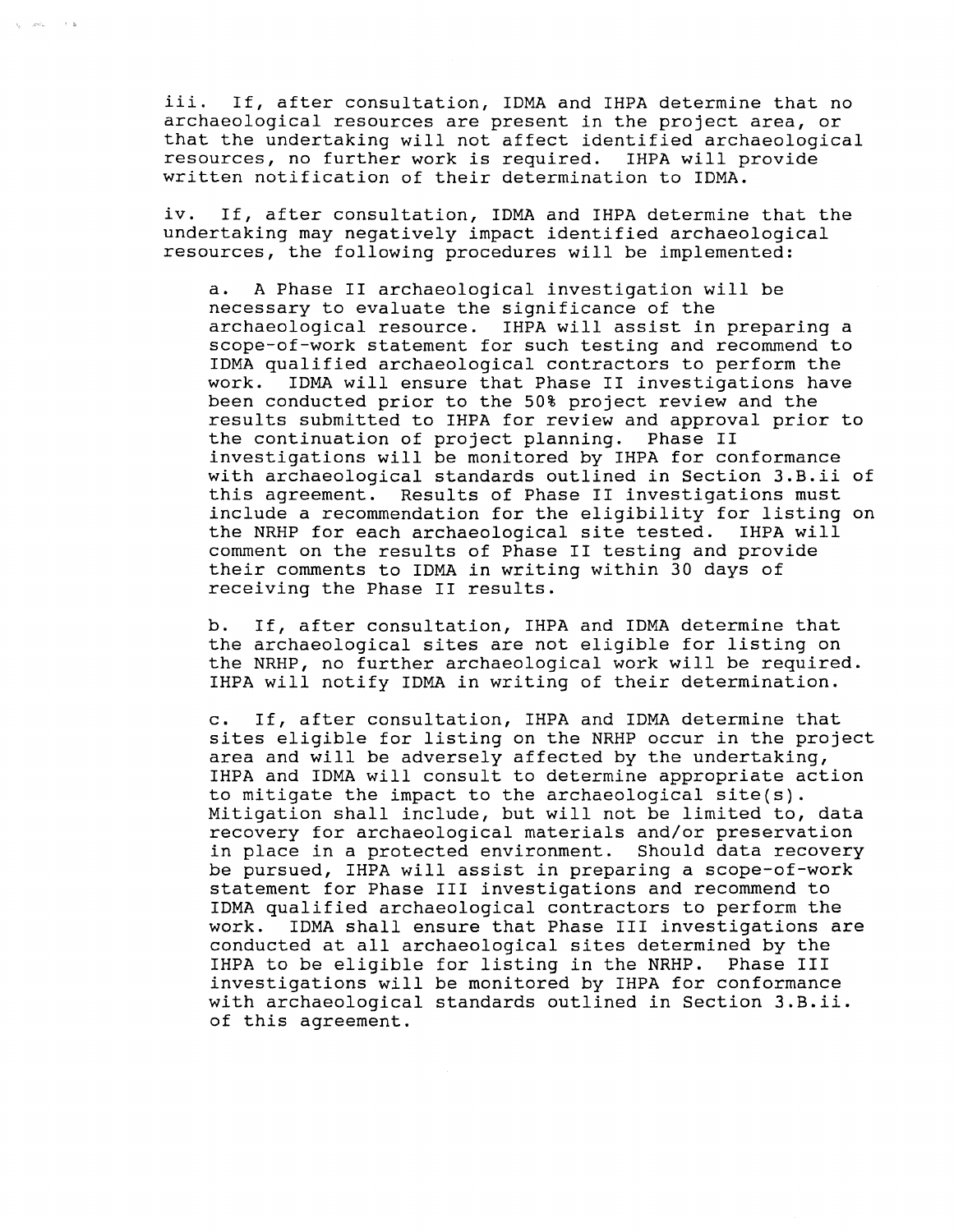d. Results of Phase III investigations will be submitted to IHPA. IHPA will review the results and provide comments to IDMA in writing within 30 days of receiving the Phase<br>III results. If after consultation. THPA and IDMA results. If, after consultation, IHPA and IDMA determine that mitigation is complete, and that the  $archaeological site(s) will not be adversary affected by$ the project, no further archaeological work will be required.

 $\frac{1}{2\pi}=\frac{1}{2\pi\sigma_{\rm{BH}}}\left(\tau_{\rm{eff}}\right)^{-1}$  . In

iv. All archaeological investigations and personnel qualifications shall conform with the archaeological standards and certifications in the Archaeological and Paleontological Resources Protection Act (Ill. Rev. Stat. 1991, ch. 127, paras. 133c.01 et seq.) (APRPA) and the Human Skeletal Remains Protection Act (Ill. Rev. Stat. 1991, ch. 127, paras. 2660 et seq) (HSRPA).

v. If during an undertaking, archaeological resources are discovered, IDMA agrees that activities affecting the archaeological resource(s) shall be discontinued at the location of the archaeological resource(s) until consultation with the IHPA pursuant to the Act is completed. Notification to the IHPA shall be made within 48 hours of discovery and shall be the responsibility of IDMA.

a. IDMA agrees to establish a system whereby IDMA personnel supervising IDMA undertakings on federal, state, or private property (such as military training operations) are made aware of the stipulations of this section of the agreement.

b. IDMA supervisory personnel will brief all participants in IDMA undertakings on their responsibilities in reporting any archaeological materials that may be encountered during such undertakings. Supervisors will be responsible for notifying the IDMA cultural resource liaison at IDMA as soon as possible should any archaeological material be discovered during an undertaking. Activities impacting newly discovered archaeological sites will be terminated or moved until consultation and evaluation by IHPA has been completed.

vi. This agreement shall be a general permit to conduct archaeological and paleontological investigations on state lands owned, managed, and leased by IDMA as required by APRPA in lieu of the issuance of individual permits when the project<br>is being reviewed by the IHPA pursuant to the Act. The IDMA is being reviewed by the IHPA pursuant to the Act. shall notify all archaeological contractors involved in archaeological investigations, and appropriate IDMA personnel,<br>on such projects that this permit is in effect. IDMA shall on such projects that this permit is in effect. ensure that all materials and records resulting from the archaeological investigations are curated at the Illinois State Museum (ISM) pursuant to APRPA and HSRPA.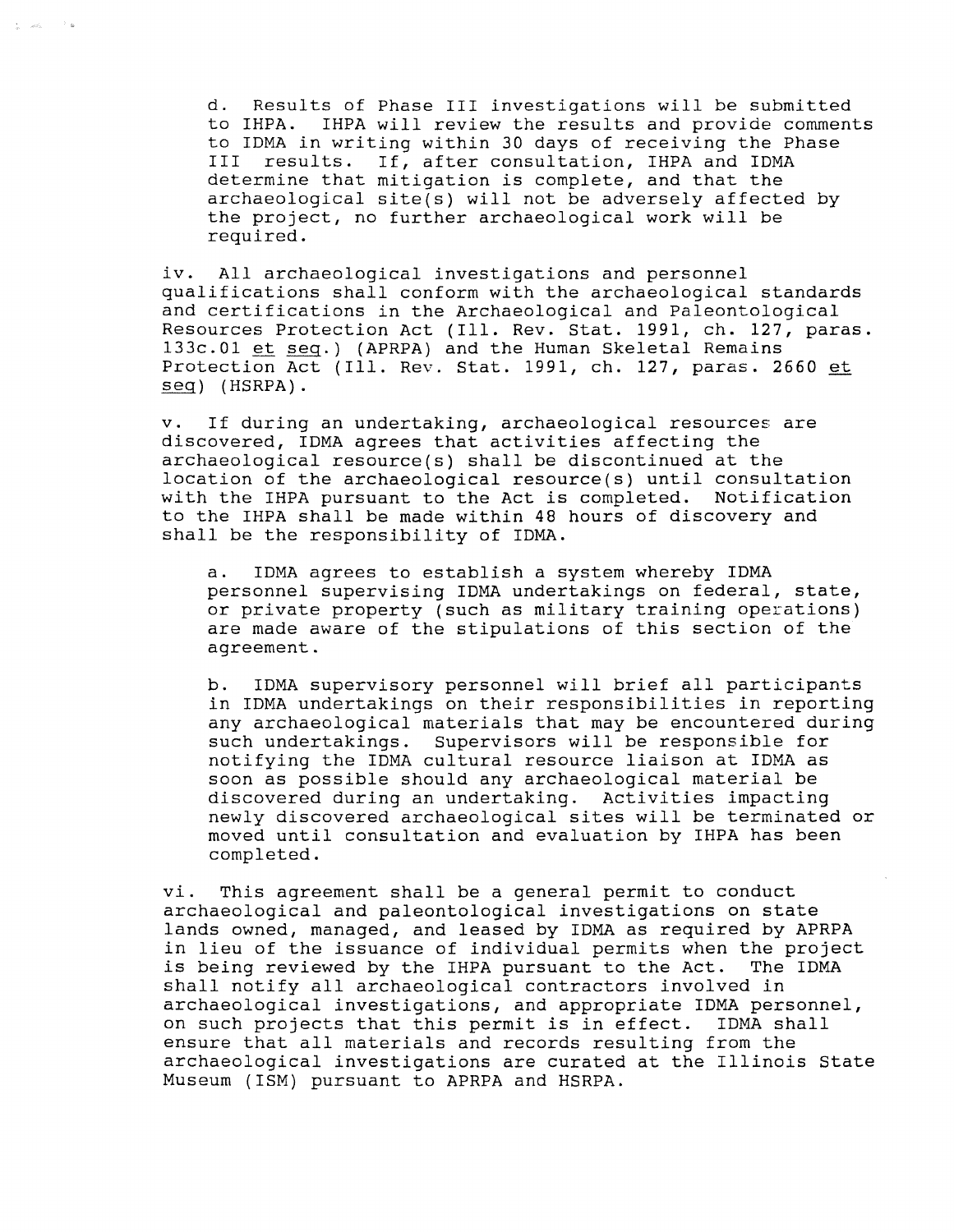### 4. Undertakings Requiring Review

 $\int_{\Omega_{\rm{c}}^{\rm{d}}}\left(\cos\theta_{\rm{c}}\right) d\theta_{\rm{c}}$  , we define

A. Undertakings requiring IHPA review will include, but not be limited to, the following classifications:

i. Rehabilitation. Undertakings having a physical effect on buildings, structures, or sites included on or eligible for listing on the NRHP shall be rehabilitated in accordance with the recommended approaches of the Secretary of the Interior's "Standards for Rehabilitation and Guidelines for Rehabilitating Historic Buildings" (Standards).

ii. Additions. Additions to existing structures included on or eligible for listing on the NRHP shall be designed to adhere to the Standards and National Park Service Preservation Brief #14, "New Exterior Additions to Historic Buildings".

iil. Demolitions. If an undertaking requires demolition of all or any part of buildings or structures included on or eligible for listing on the NRHP, IDMA will provide IHPA with the following information concerning the proposed demolition.

a. Reasons for demolition of the buildings or structures;

b. Alternatives considered, including reasons for their rejections;

c. Current photos of the buildings or structures demonstrating their present condition;

d. Structural report including rehabilitation cost.

If IHPA agrees to demolition, the property will be documented in accordance with Illinois Historic American Buildings Survey and Historic American Engineering Record (IL HABS/HAER) Standards in consultation with IHPA, and the documentation will be accepted by IHPA in writing prior to demolition.

If IHPA disagrees with the need for the proposed demolition, the rules in 17 Ill. Adm. Code 4180.400 shall be followed.

iv. New construction and site development.

v. Land and building acquisition and disposal. Any land or buildings acquired or disposed of by IDMA shall be reviewed for their potential eligibility for listing on the NRHP.

vi. Agricultural leases or IDMA agricultural activities.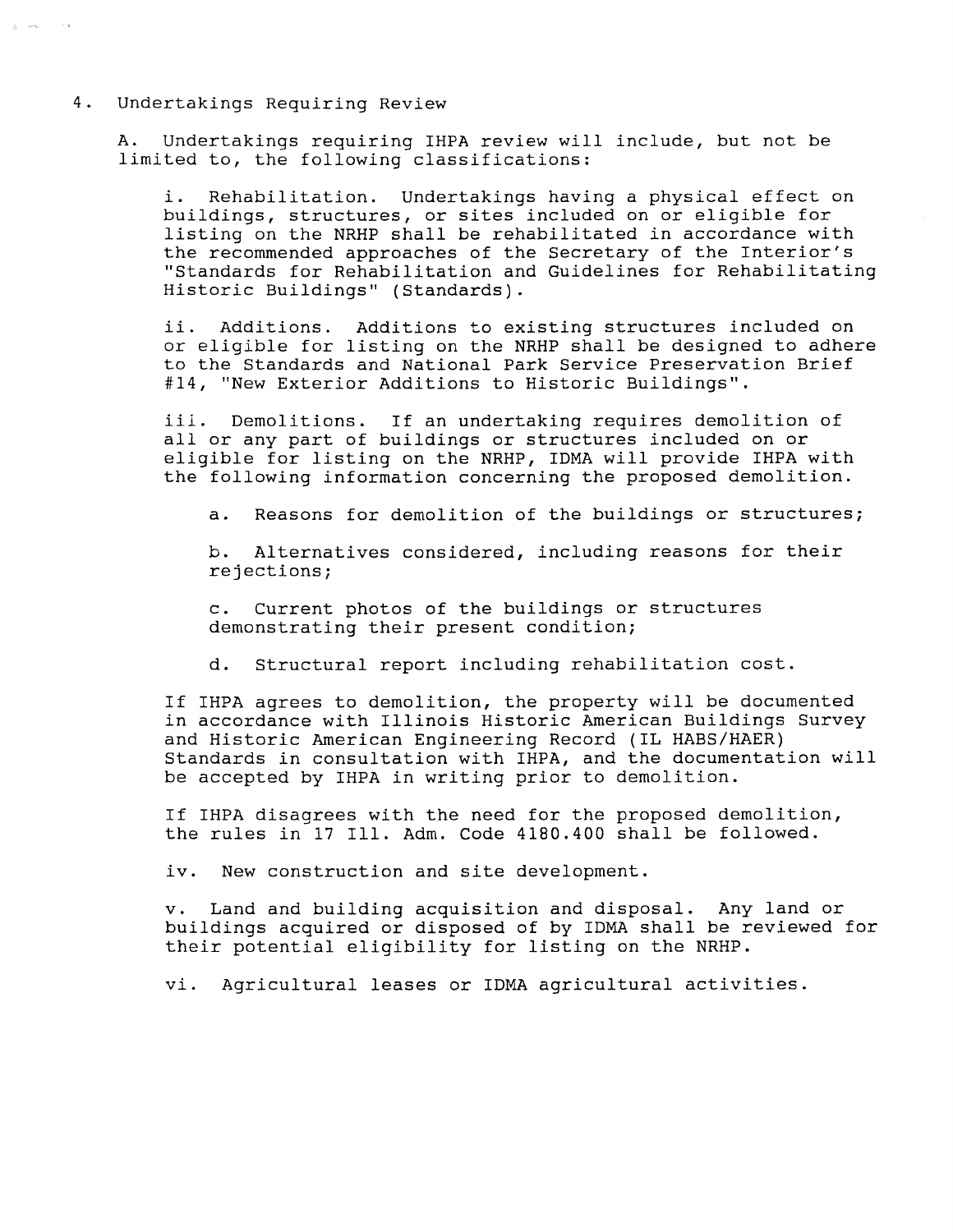B. Documentation required by IHPA for review procedures.

i. Location map.

ii. Site plan.

 $\ell_{\rm g} = \log \ell = \ell^{-3}$  (see

iii. Photos of principle elevations and specific work areas to be rehabilitated or added to.

iv. Scope of work statement/project description.

v. Description of any previous disturbance to the area.

5. Undertakings having no effect.

A. The following undertakings that take place on public and private lands will be considered to have no effect on historic resources, as defined in the Act, and on archaeological resources, as defined by APRPA.

1. Rehabilitation or alteration to buildings or structures constructed after 1947, unless those properties are listed on the NRHP.

2. Utilities repair and alteration; to include water, sewer, electrical, steam distribution, telecommunication, heating fuel, radio, television, and video/electronic security systems in a previously disturbed right-of-way.

3. Heating, ventilation, air conditioning (HVAC), communication network, and security systems maintenance undertakings not affecting the exteriors of buildings or structures.

4. Sidewalk, street, gutter, bikeway, vehicle parking repair and realignment within previously disturbed right-of-ways.

5. Upgrade or repair of internal fire/smoke detection, communication, security, electrical, and external fencing systems.

6. Landscape maintenance that will not hide or detract from the historical features of the area.

7. All maintenance caulking and painting of previously painted surfaces as long as colors specified match as close as possible to the original or existing colors and it does not detract from the historical significance of the property.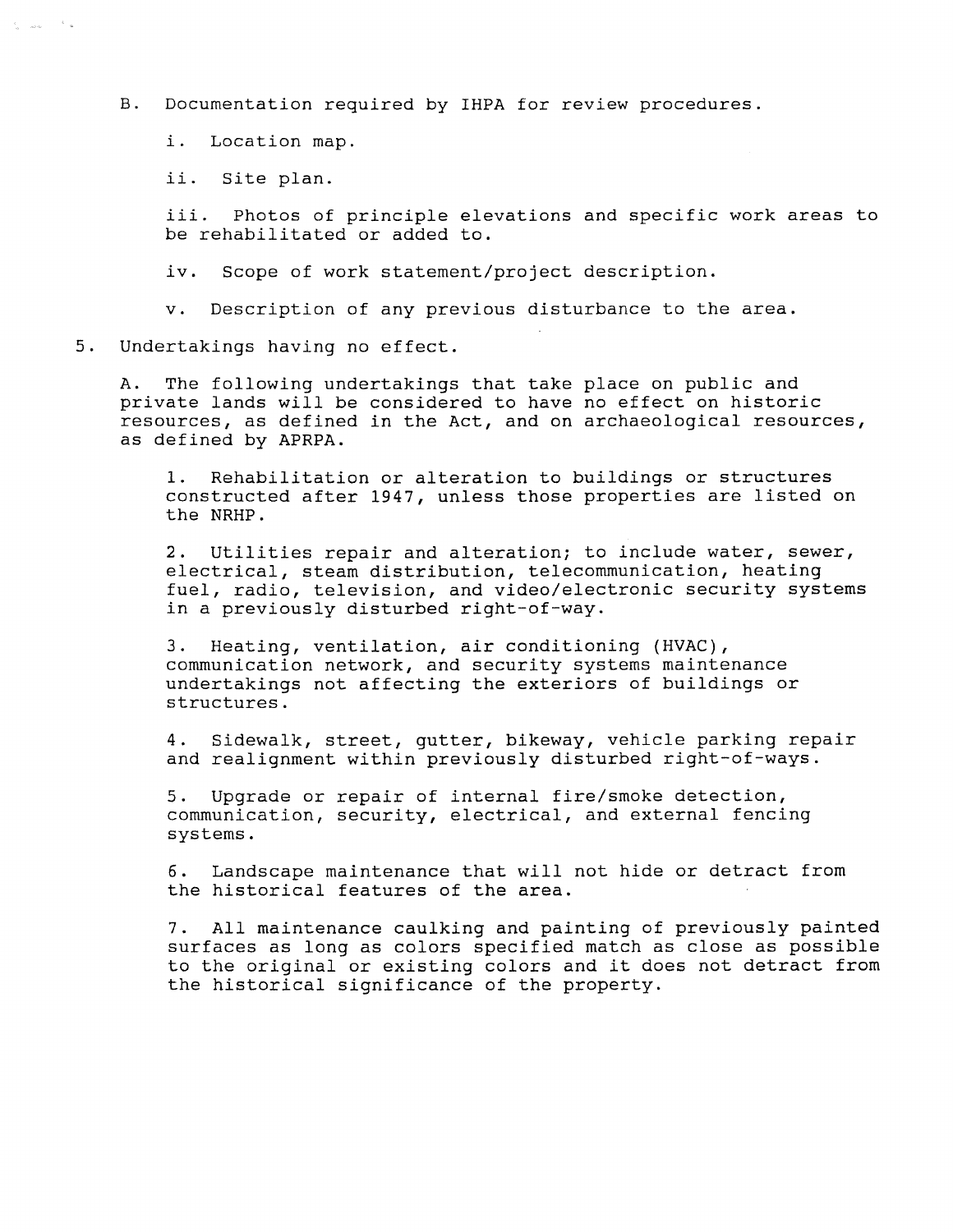8. The installation of exterior or interior storm windows which completely fill the existing opening (no filler panels to be used); the method of operation and meeting rail of the storm unit will align with that of the existing window or, on the interior, a fixed piece of glazing with no intermediate members will be installed; the colors of the storm units will match that of the existing adjacent members.

 $\hat{\xi}_\text{max} = \frac{1}{\sqrt{2}} \hat{\mathbf{x}}$ 

9. Replacement or modification of non-original lighting fixtures or systems that will not alter or detract from the historical significance of the surrounding features.

10. Replacement in kind of all materials as required for maintenance purposes.

11. Utility line construction or rehabilitation with width equal to or less than one meter.

12. Grounds maintenance including mowing, pruning, seeding and any other non-ground disturbing activities.

13. Construction of lanes, paths, or other facilities where such construction takes place within existing public rights-ofway.

14. Work on existing roads in urban areas where no more than 10 feet of additional right-of-way, or in rural areas where no more than 15 feet additional right-of-way, is required on either side of the road.

15. Projects that do not involve structures and are less than 2.5 acres in size.

16. Road widening equal to or less than one meter on either side of existing road bed.

17. Sanitary facilities and gray water discharge to include shallow burial by individuals to primitive pit type of toilets to be filled and put back to near original condition.

18. Defense emplacements including fox holes, bunkers and gun emplacements, not to exceed 2.5 acres of impact at any given project location.

19. Wheeled vehicle maneuvering cross country, excluding stream crossings.

20. Post hole and fencing construction.

21. Removal of soil due to contamination from a spill of petroleum or petroleum-like products.

22. Utility line construction or rehabilitation with width equal to or less than one meter.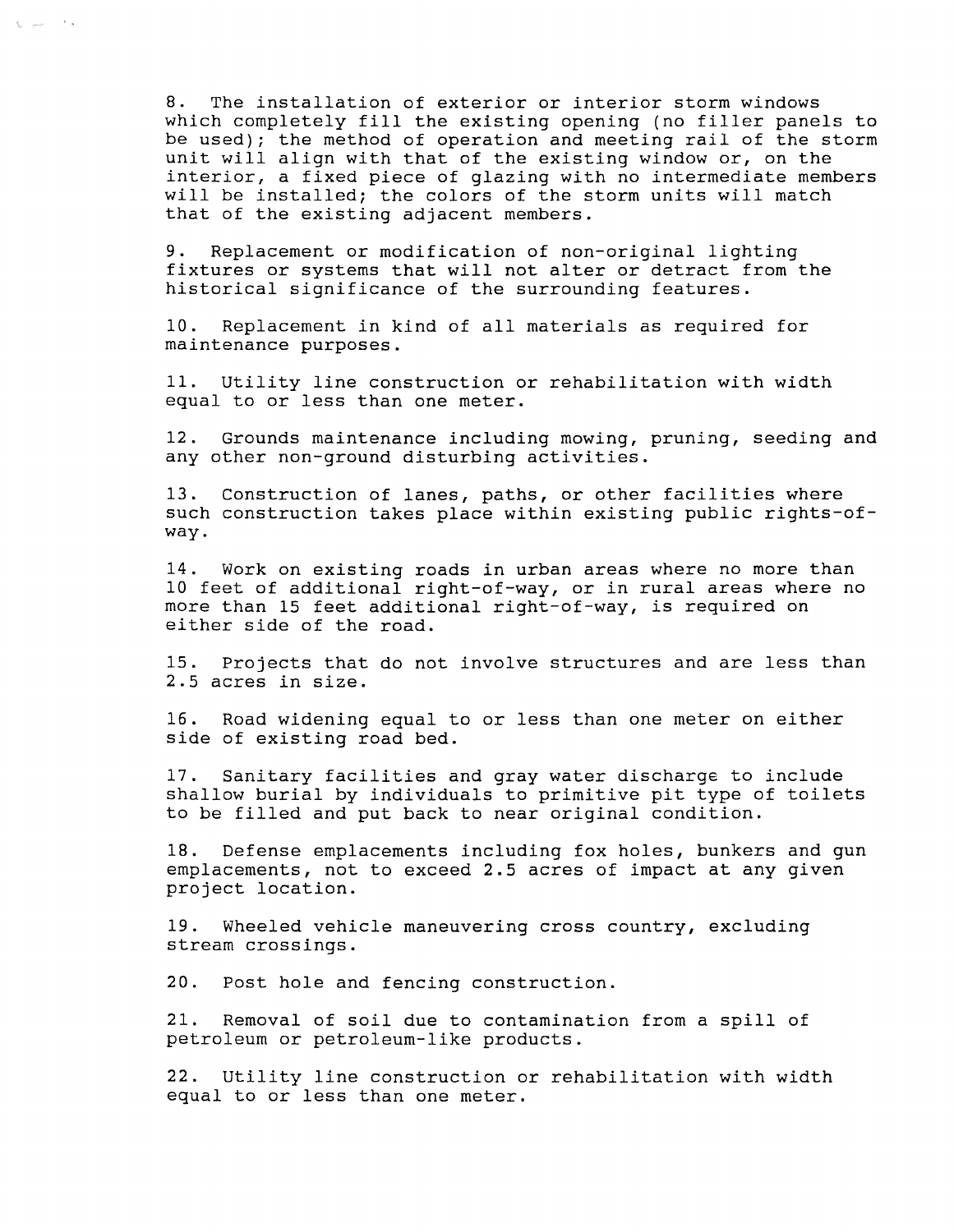23. Project areas where previous archaeological assessments have determined either no or nonsignificant resources are present and have been reviewed and approved by the IHPA post 1992.

 $\zeta = \zeta^{\mu\nu}$ 

24. Projects within areas of documented land disturbance and not involving structures, and having no potential for buried archaeological resources. IDMA will consult with IHPA when activities that may satisfy this criteria are to be implemented.

25. Other. Any activity that does not constitute removal of soil greater than 8 inches below the surface over an area less than 2.5 acres. IDMA will consult with IHPA when activities that may satisfy this criteria are to be implemented. will keep a list of such activities and these will be reviewed for possible amendment to this Agreement during the Agreement review period outlined in Section 9.A.

B. For undertakings that take place on public land, as defined in APRPA, IDMA agrees undertakings 11, 14, 15, 16, and 25 from Section 5.A that are considered to have no effect, shall not occur within 15 meters of within previously known historic resources, including historic districts, historic sites, archaeological resources, and known human burial sites or grave markers as defined in HSRPA.

C. To ensure that undertakings listed in Section 5.B. above, and all other undertakings that have a potential to impact archaeological resources not listed in Section 5.A., do not adversely impact archaeological resources on public land, IDMA agrees to provide IHPA with all documentation required in Section 4.B. of this Agreement for each undertaking until one of the following conditions are met for the project area:

The project area has been reviewed at least once by IHPA, and IHPA has provided comments indicating that no historic resources or archaeological resources sites will be adversely affected by the project;

IDMA has provided IHPA with documentation outlined in Section 2.A. of this Agreement and IHPA has provided an inventory of historic resources and archaeological resources for the project area under review, or;

IDMA has established a procedure with the Illinois State Museum to access the Illinois Geological Information System (IGIS) to obtain locations of archaeological sites on IDMA land for the project area.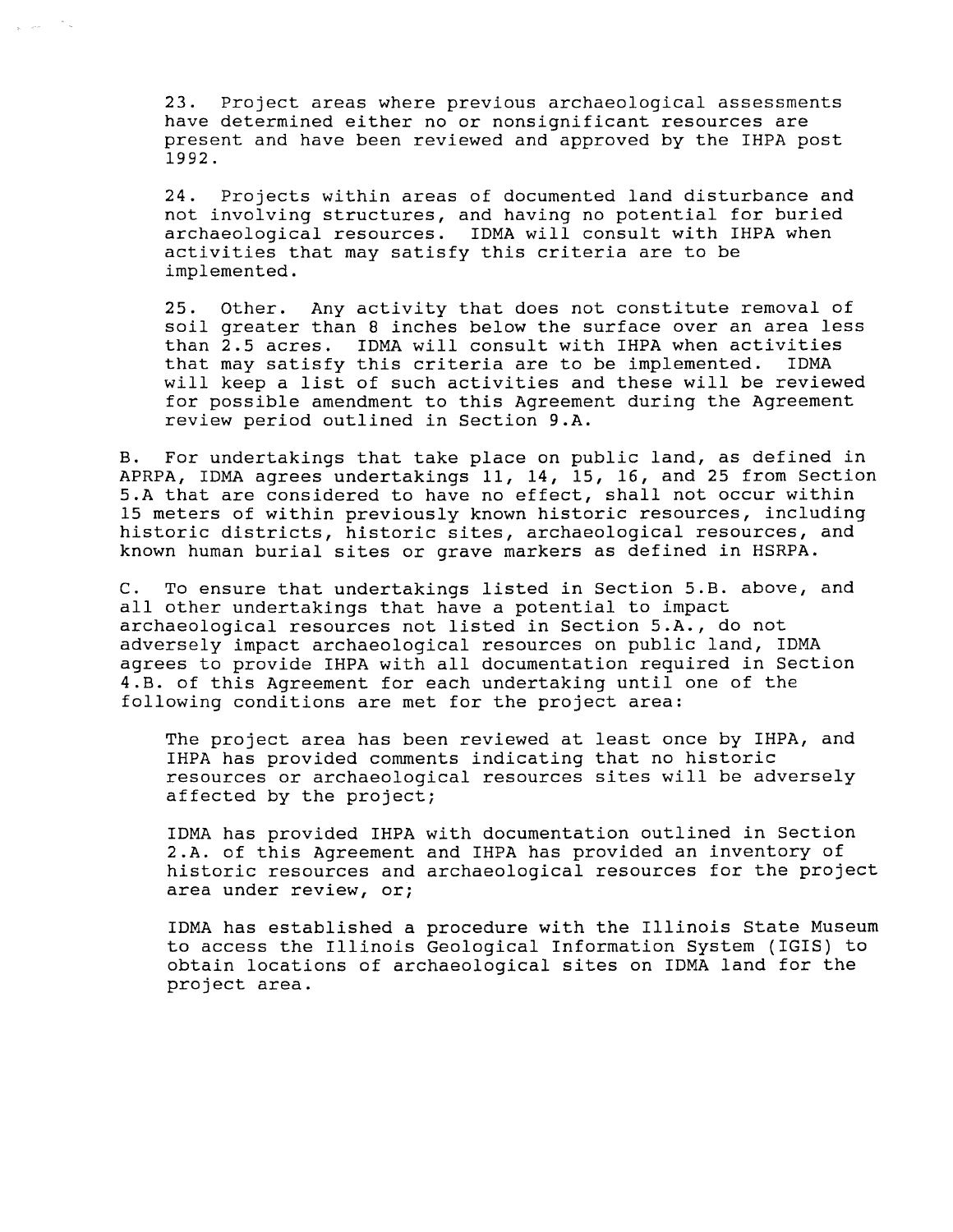D. For all undertakings on public lands that IDMA does not submit to IHPA for review, IDMA will keep a project log containing, at a minimum, undertaking description and justification for IHPA review exemption when an undertaking is associated with a building that is listed, or is eligible for listing, on the NRHP (Attachment A contains the listed, and eligible for listing, properties as of the date of signing of this Agreement), or when there is a potential for impact to archaeological resources. This log shall be open for IHPA review upon request.

6. Monitoring and oversight.

A. IDMA shall maintain undertaking files for a period of two years after undertaking completion, for undertakings performed pursuant<br>to the Agreement. These undertaking files shall by kept current These undertaking files shall by kept current and available for IHPA review at any time. After two years the undertaking files may be destroyed, unless an undertaking is ongoing, or the retention of files is deemed necessary by IDMA.

B. Periodically, IHPA shall perform on-site inspections of the undertakings and review undertaking files to ensure adherence with this Agreement.

7. In instances where IDMA will be coordinating with other state and/or federal agencies for permitting, funding, and/or use of public lands, IDMA will proceed with the provisions of this Agreement, and, when that undertaking requires IHPA review pursuant to the stipulations in the Agreement, notify IHPA that coordination with the other agencies has been initiated. For undertaking requiring IHPA review, IDMA will specify which agency is to be the lead agency in consultation with IHPA for the appropriate cultural resource compliance laws.

8. Undertakings associated with emergency activities shall proceed pursuant to Section 4(g) of the Act. An undertaking that is necessary to prevent an immediate and imminent threat to life or property shall by exempt from the requirements of this Act. Where possible, IHPA<br>shall be consulted in the determination of the exemption. To the shall be consulted in the determination of the exemption. greatest extent possible, IDMA shall informally consult with IHPA to<br>take historic resources into account during emergency action. In all take historic resources into account during emergency action. cases, IDMA shall provide IHPA with a statement of the reasons for the exemption and stipulate what attempts were made to consider historic<br>resources. IHPA shall have an opportunity to comment on the exemption IHPA shall have an opportunity to comment on the exemption and action taken. The statement and the comments shall be included in the review period of this Agreement as a guide to future actions.

9. General provisions.

A. The Agreement shall remain in effect for state fiscal years 1993-1996. At that time it shall be reviewed for possible modification and exemption addition and/or deletion.

B. The Agreement may be modified or amended in whole or in part at any time during its term, provided IHPA and IDMA mutually agree to modifications or amendments in writing.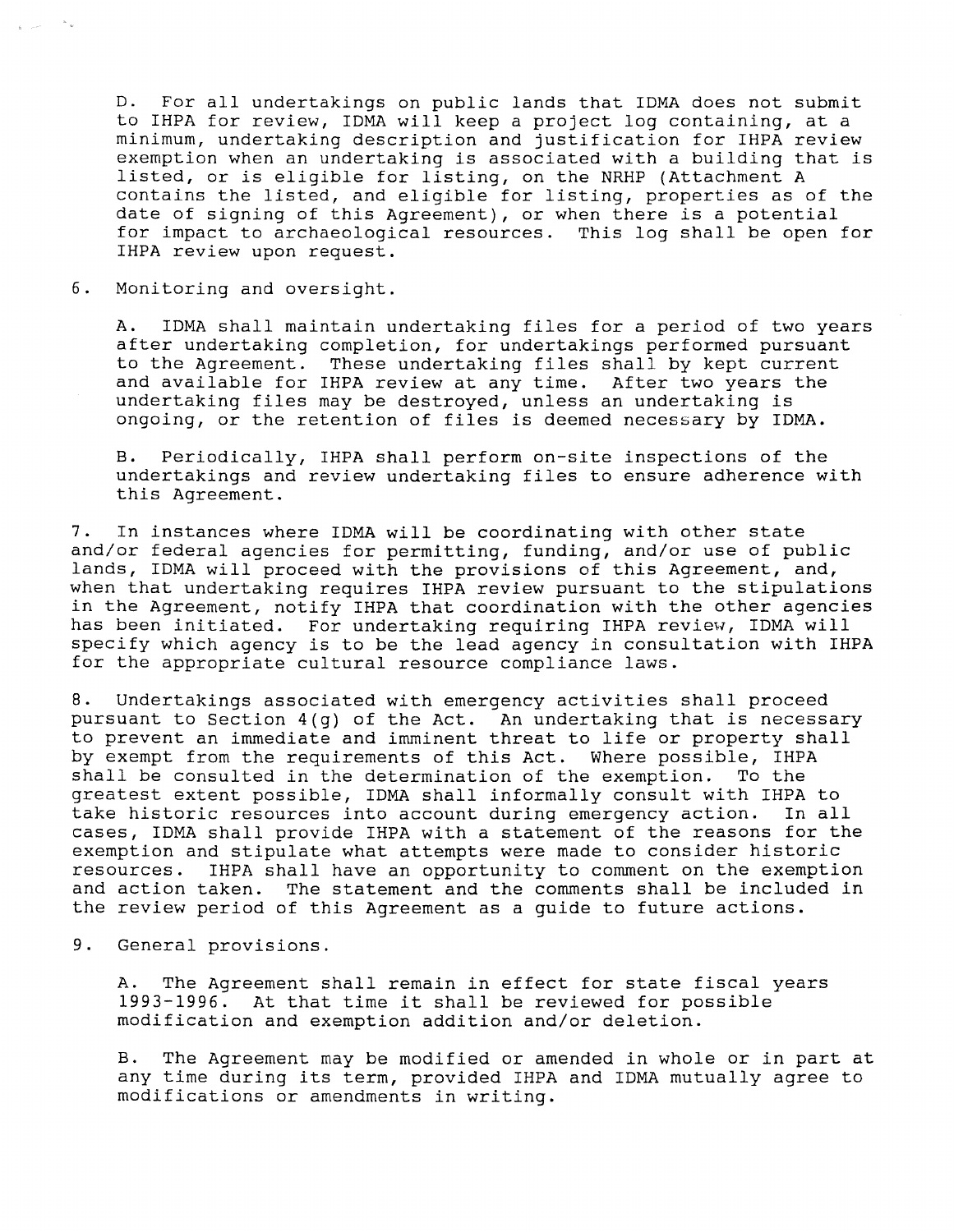C. If any portion of the Agreement is found to be invalid by a court of competent jurisdiction or by subsequent action of the General Assembly, the remaining parts of the Agreement shall remain in full force and effect.

D. The Agreement may be revoked by either party at any time provided 90 days notice is given to the other party. In such instance, the regular procedures for compliance in accordance with Title 17, Chapter 6, Section 4180 of the Illinois Administrative Code shall apply.

10. Execution of the Agreement and carrying out of its terms evidences IDMA has initiated adequate procedures for compliance with the Illinois State Agency Historic Resources Preservation Act.

Illinois Department of Military Affairs Date **Adjutant General** 

1992 **Date** Illinois Historic Preservation Agency

Director

 $\frac{1}{2\pi}$  . Then